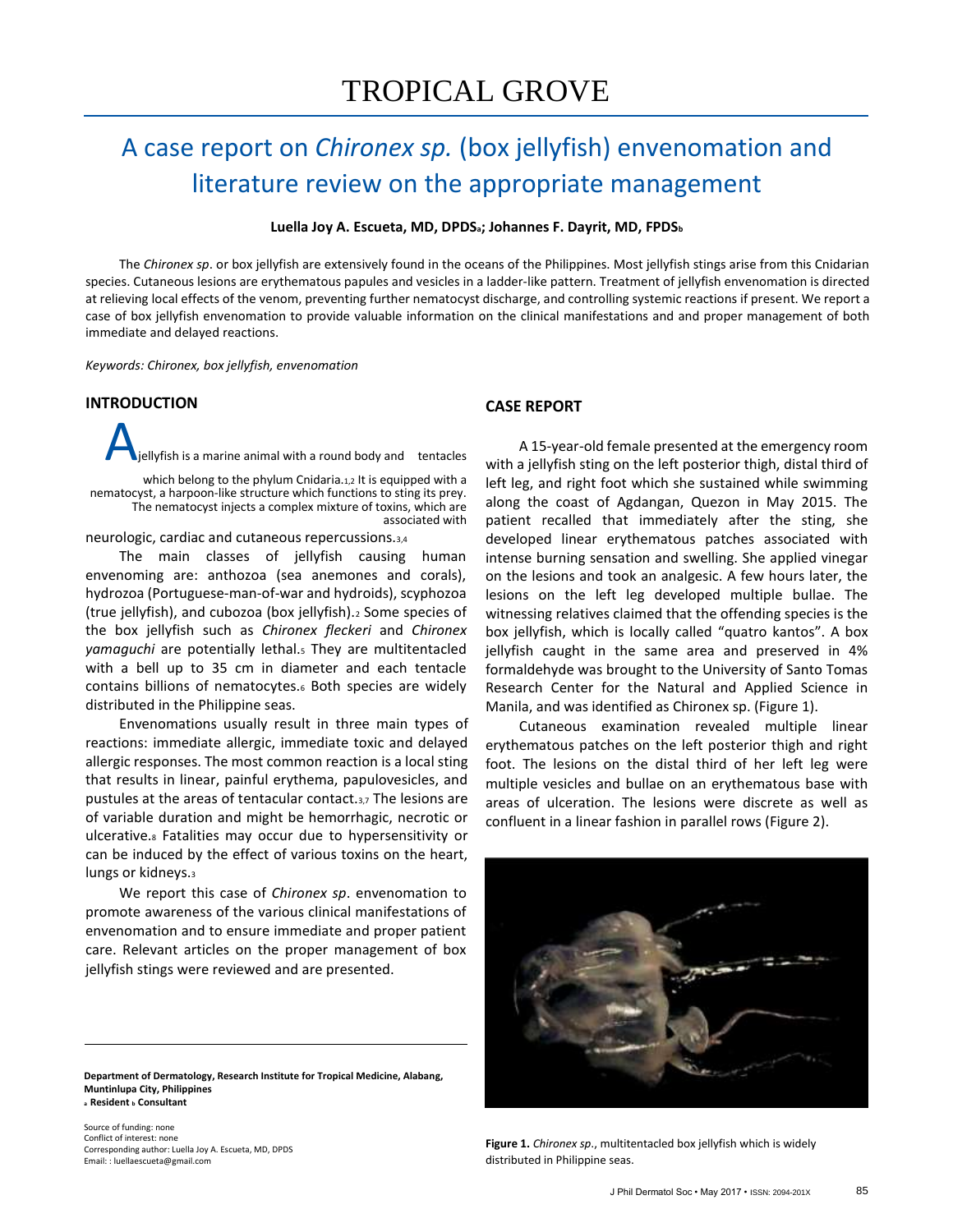

**Figure 2.** Multiple vesicles and bullae on an erythematous base in a ladderlike pattern on the distal third of the left leg.



**Figure 4.** Multiple linear atrophic erythematous patches with areas of ulceration and crusting on distal third of left leg after a 2 week course of systemic corticosteroids and topical steroid and antibiotic creams.

Histopathology showed a basket- woven stratum corneum. There was spongiosis of the epidermis with exocytosis of lymphocytes, few red blood cells and some necrotic keratinocytes. There was also papillary edema and a superficial to mid- dermal inflammatory infiltrate of lymphocytes, histiocytes and plasma cells. Pigment-laden melanophages were also seen. No nematocysts were observed on the sections examined (Figure 3).



**Figure 3.** Mild papillary edema and a dense superficial to mid- dermal inflammatory infiltrate of lymphocytes, histiocytes and plasma cells (H and E X 400).

Treatment was started with intravenous hydrocortisone 100mg every 12 hours for 2 doses, to decrease inflammation and vesiculation and to prevent systemic complications. She was discharged improved from the emergency room after a 24-hour observation period. The skin lesions significantly subsided with a one-week course of 40mg oral prednisone daily, and twice daily application of clobetasol propionate 0.05% and mupirocin creams (Figure 4).

## **DISCUSSION**

Jellyfish stings are one of the most common envenomations due to exposure from marine environments.<sup>9</sup> Cutaneous reactions from contact with the toxin-releasing organelles or nematocysts of these cnidarians vary significantly, depending primarily on the organism involved, the concentration of the sting, and the patient's sensitivity.1,7

Immediate local skin reactions to jellyfish stings occur in the form of tenderness, burning, and pruritus with small papules in a whiplash pattern or a cluster of small wheals or papules often surrounded by an erythematous, raised area.1,3,10 The lesions may become papulovesicular, hemorrhagic, necrotic or ulcerative. Other associated symptoms include weakness, vertigo, nausea, headache, muscle spasms, diaphoresis, paresthesia, lymphadenopathy and arthralgias. Similarly, our patient presented with vesicles, bullae and patches in a linear pattern with associated pain and edema.

The pattern of the sting may provide some clues to the type of jellyfish.11 An annular or ladder-like pattern may suggest a box jellyfish sting, whereas a linear, flagellate pattern is suggestive of a chirodropid or carybdeid sting.<sup>12</sup> Our patient presented with long linear lesions in parallel rows or ladder-like pattern that are compatible with envenoming by a *Chironex* species or box jellyfish. Moreover, the *Chironex* species are found in the oceans of Quezon especially during summer months.

Treatment of jellyfish envenomation involves alleviating the local effects of the venom, preventing further nematocyst discharges and controlling systemic reactions. Oral or topical analgesics, hot water and ice packs are effective painkillers. The application of vinegar (4-6% acetic acid) has always been believed to prevent further discharge of nematocysts.<sup>13</sup> However, an in-vitro study by Welfare and colleagues showed that application of vinegar was associated with further discharge of *Chironex fleckeri* venom. Past evidence showed